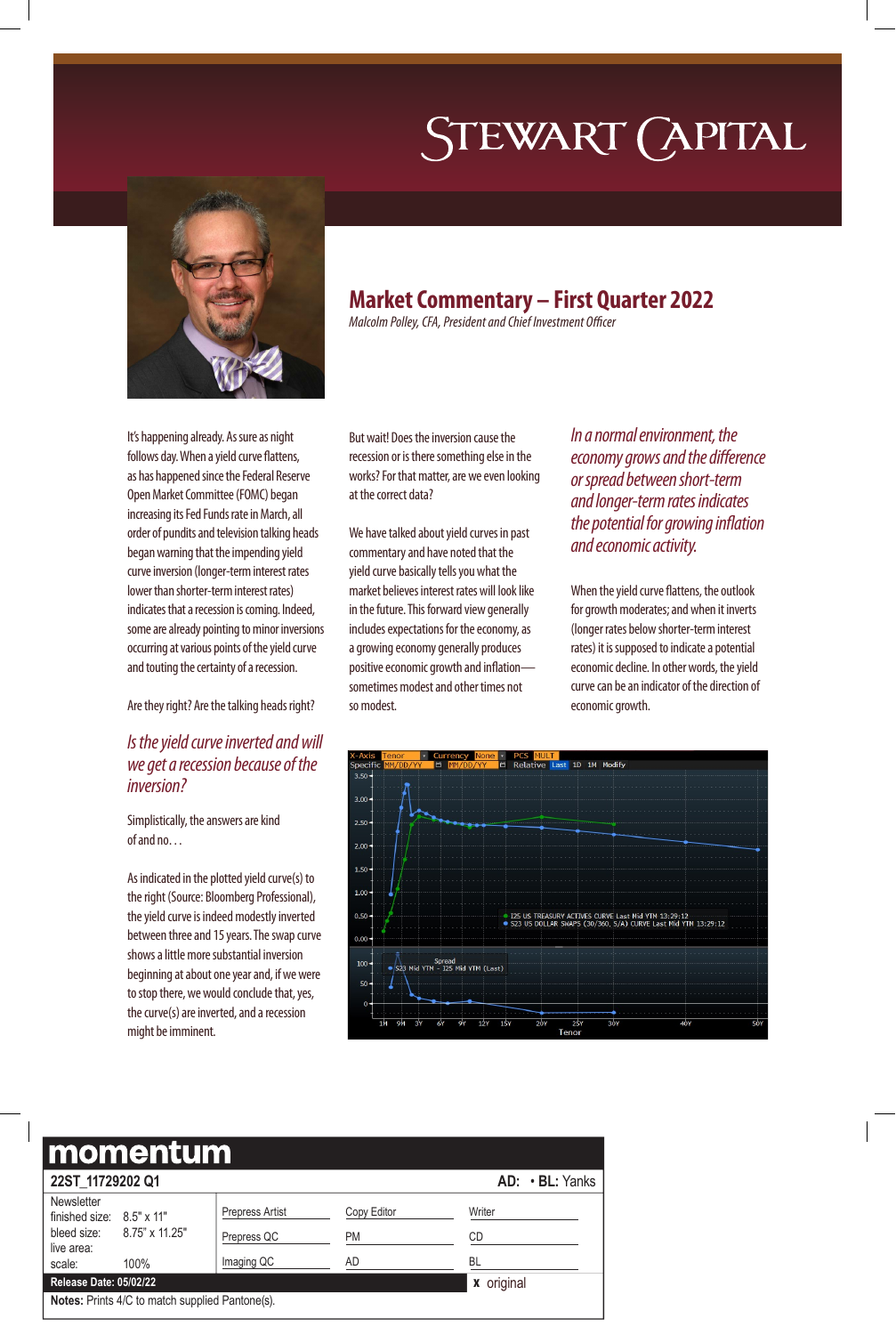That there is a modest inversion between three and 15 years really isn't flashing an economic *danger signal* because it is the wrong indicator. The indicator (one among many) upon which we should focus our attention is the Fed Funds to 10-year spread. It is this spread that is one of the 10 leading economic indicators that the Conference Board uses to forecast future economic activity. With Fed Funds currently in a range of 0.25% to 0.50%, and the 10-year treasury currently at roughly 2.42%, no danger signal is flashing.

But will we have a recession? Though the answer to that simple question is a definitive yes, the more important question should be *when*?

#### **The Economy**

We have said that investors and the market look to the most recent memories in order to try to understand the now. Take inflation, for instance.

## *The market's biggest worry is that the inflation we are now experiencing is of the 1970s and '80s variety.*

We don't agree, but that the markets seem to be so fixated on that period of economic history might seem to explain why another term of that era is being bandied about today.

Stagflation was a term coined in the 1970s to describe a time when many developed world economies were experiencing a period of very high inflation, low economic growth and high unemployment. While it is true that inflation is quite high (the highest level in nearly 40 years), and economic growth as measured by GDP is moderating (the Federal Reserve Bank of Atlanta's GDP Now

is estimating Q1 2022 GDP of just 1.5% annualized), it is hard to use that term today in its proper context. This is because the employment situation today is vastly different from the employment situation of the 1970s and'80s.

First of all, the unemployment rate is still declining. At its recent reading of 3.6% it is, arguably, well within the range to be considered full employment. Additionally, average weekly hours of non-supervisory workers are still well above the depressed levels of the COVID recession and are more in line with the late 1990s. Interestingly, Average Weekly Hours did not decline noticeably below the levels of the 2015–2016 non-recession slowdown. Finally, average hourly earnings continue to expand—not something that happens in a recessionary environment.

If we look at the other leading indicators, we see a similar story. Continued expansion with no clear indication of recession. However, through some less well-followed statistics, we can see a situation where we might be viewing the beginning stages of a slowdown.

A freight publication called *FreightWaves* publishes an"Outbound Tender Reject Index" that measures the rejection of actual electronic load requests, or *tenders*. As the shipping economy strengthens, the number of load *rejects*increases as shippers have more load options from which to choose. Conversely, when the economy slows, the number of load rejects falls as shippers have fewer product shipping options. While this tends to signal more of a shipping recession than an actual recession, the reality is that it should also indicate more broadbased economic slowness. This is because as consumers slow their buying activities, retailers have less need to ship product,

which then backs up to suppliers, etc. While the current reduction in load rejects is probably equally tied to supply chain issues, particularly within the automotive sector, it might also be pointing to potential slowness in consumer activities. Which, in our mind, only makes sense.

Why? Think of it like a spending hangover effect. In an effort to help consumers recover from the negative impact of closing the economy due to COVID, the government provided significant stimulus in the form of direct payments to consumers. While some certainly saved those dollars, many also spent everything they got—much of it on improving their living environment. Whether it was remodeling or adding something to do while confined to the home (big-screen TVs, gaming systems, camping equipment, etc.), the consumer consumed. Once that spending was done, it didn't get repeated since the stimulus didn't continue.

As we look at inflation, we find another reason to believe that the stagflation of the 1970s and '80s is not in our future.

### *This is because the inflationary event we are experiencing is different from the inflation of the 1970s and '80s.*

In our view, that inflation was more demographic in nature and was, therefore, more broadbased and long(er) lasting. Perhaps some charts will help illuminate the differences.

The two charts below are of the Consumer Price Index's yearly percent change. The first is from 1935–1955 and the second from 1957–present (Source: Yardeni.com and the US Bureau of Labor Statistics). You will note that there are three spikes in inflation from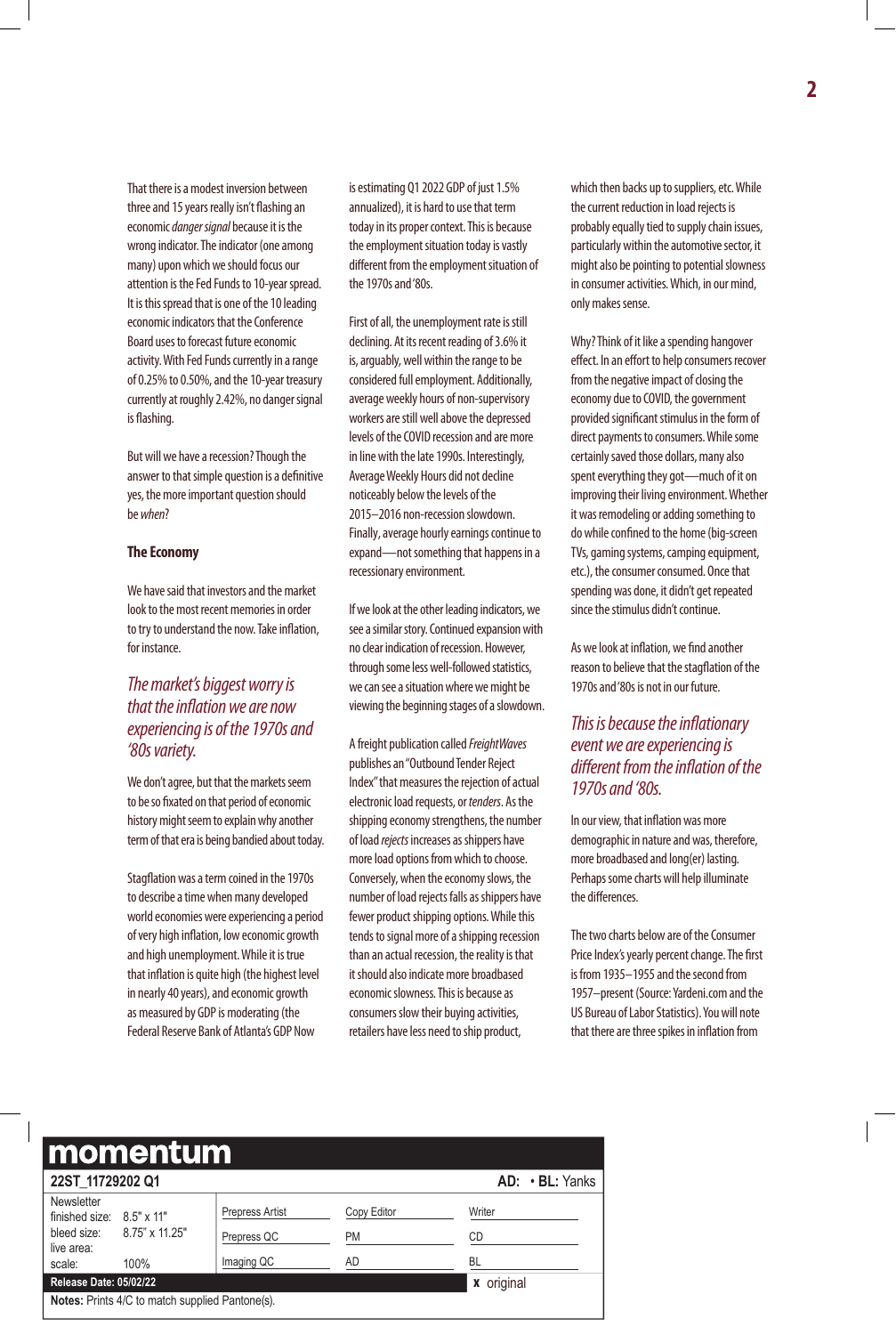1936–1955. The first coincides with the entrance of the US into World War II (WWII). The second, from 1946 and peaking in 1947, is when the US servicemen returned home from the war and resumed their working lives. When they began buying stuff, US manufacturing had to retool from the war effort to make consumer goods. Demand rose, but supply was constrained due to the lack of consumer manufacturing during the war and the ongoing retooling. Inflation dropped relatively quickly once the domestic economy normalized.

Contrast that inflation with the inflation of the 1970s and '80s. In our view, this inflation was purely demographic in nature. This is because the Baby Boom generation was

the largest generation in history, both in terms of absolute numbers of people and as a percentage of the population. As the Boomer generation entered the labor pool (beginning in 1962) and started buying stuff, demand outstripped supply for all kinds of products and services as they formed households, purchased homes, cars, etc. It was only when then Fed Chairman Volker took interest rates to double-digit levels that we were able to significantly reduce money-supply driven demand and break the back of inflation.

We believe that the inflation experience of today more closely resembles that of the post WWII period than that of the Great Inflation of the 1970s and '80s. This is

because, in our view, the current inflation is being caused by a supply/demand imbalance created by shutting down global production while supplying consumers with a means to continue spending. Once production catches up to demand, inflation should abate. Which points to another issue.

In many cases production can't catch up to demand due to supply chain issues. While those issues will eventually be resolved, that resolution takes time. Meanwhile, prices rise for goods and services as demand outstrips available supply.

And so the Fed responds by raising interest rates…

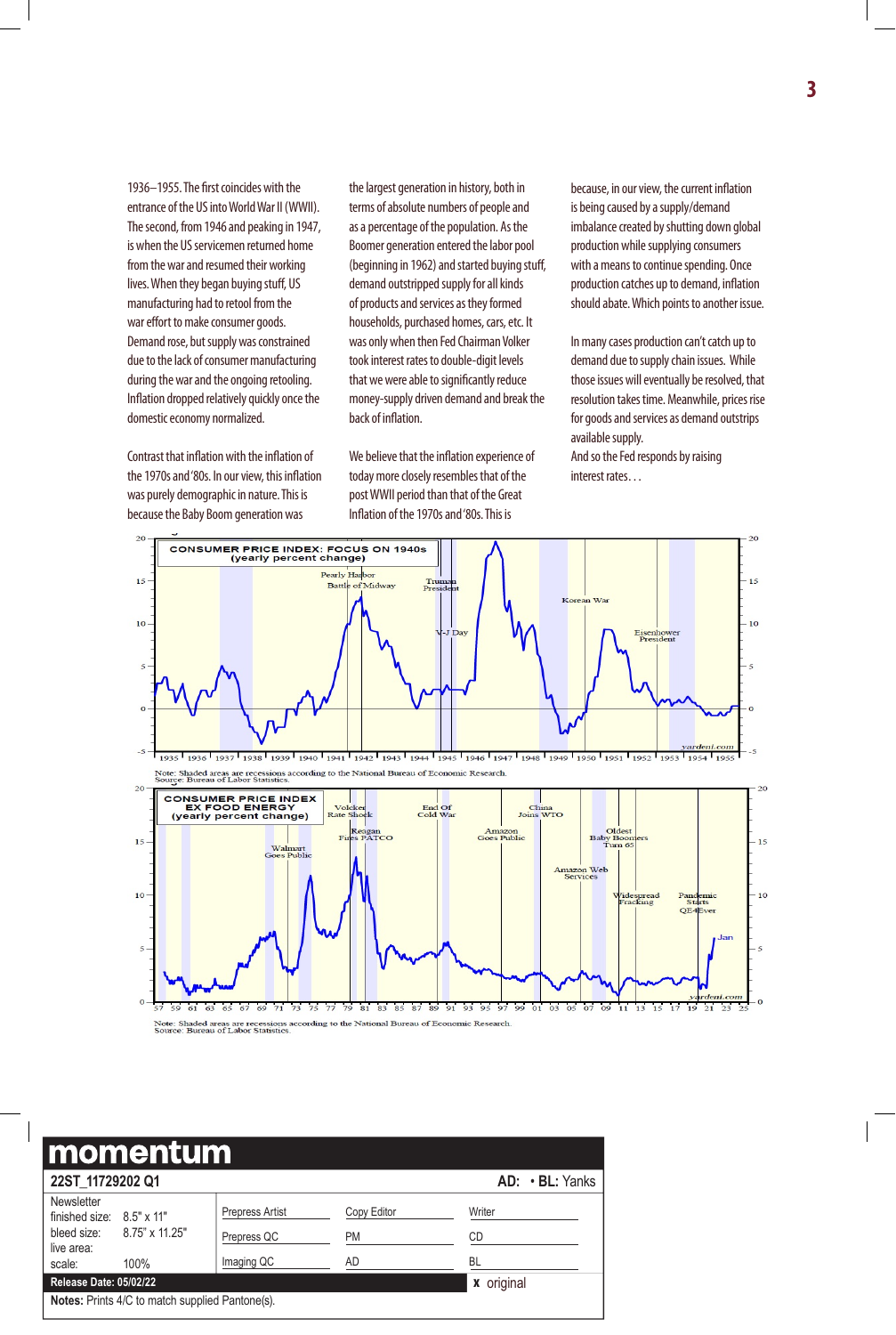#### **Interest Rates**

As we indicated at the beginning of this commentary, the FOMC has begun its process of increasing rates, increasing the Fed Funds rate by 0.25% to a range of 0.25%–0.50%. We admit that in our initial expectations for Fed Funds, put forth in the year-end commentary, we were focusing on what was likely at that time rather than what the market would like to see.

*We were wrong on how quickly the market would force the Fed's hand, as Fed Chair Powell indicated following the March meeting that the FOMC would likely increase rates at each of the remaining FOMC meetings in 2022.* 

While initial indications were that the rate actions were likely to be 0.25% increases, the Fed and the market now expect one or two 0.50% hikes over those six meetings. As such, the likely year-end Fed Funds rate is now roughly 2.50%. If we get there (and we actually think it possible that we end up even higher) it will be the biggest singleyear upward move since former Fed Chair Allan Greenspan took rates up by 3.00% in 1994. But let's not get ahead of ourselves.

We have been warning for some time that the ultra-low interest rate environment we have been in for the last decade had/ has created a scenario where if we got even a very modest increase in interest rates, bond returns would turn negative. That has happened in spades. The best performing sector of the bond market for the first quarter of the year is 1–2 year municipal securities, which only lost 1.6%. Assuming interest rates rise as expected for the year,

we would not be surprised that bonds finish even farther in the red than they are already.

Given higher expectations for short-term rates and the yield curve moving sharply higher across the curve, we are reevaluating our expectations for rates. The 10-year treasury bond has now eclipsed the 2.5% rate we had expected for year-end and the 30-year is approaching the 2.60% target. While we are adjusting our expectations higher, we are not moving them notably higher. We now expect the 10-year to end at 3.10% and the 30-year at 3.40%. This does not, however, preclude rates from moving through those levels at times over the balance of this year.

#### **Market Overview**

Unsurprisingly, energy has been the biggest winner from a return standpoint thus far in 2022. We say unsurprisingly because it almost had to get better. Energy had extremely poor performance for much of the past decade as supply/demand was unbalanced to the supply side. Drilling, particularly in US shale, had produced a gusher of supply at a time that demand was declining globally. For the first time in more than two decades, the United States became a net oil exporter.

With the advent of ESG mandates, pushes for large institutional investors to divest, and the current administration in Washington pulling back on drilling and pipeline permits, supply was dwindling as demand kept marching higher. As such, oil and natural gas prices crept higher.

European dependence on Russian natural gas in conjunction with reduced production in the North Sea, Norway, etc. as Europe pushed toward alternative energy caused

the price of natural gas in Europe to become unhinged from prices in the West (i.e., the United States), putting a significant strain on European consumers and producers dependent on natural gas.

While not nearly as elevated as Europe, domestic energy prices have also risen fairly significantly. Since most energy companies have reduced their finding and development costs, and rationalized exploration, they are seeing pretty substantial profits. The Street is pushing up energy company stock prices in concert.

With the markets becoming more concerned about the likelihood of recession, defensive names are leading the way, particularly in large cap equities. Consumer discretionary is lagging among smaller companies and are near the bottom in large-cap stocks. Again, this makes sense if we are concerned about a potential recession. That consumer discretionary stocks are performing poorly also makes sense given generationally high inflation. As prices rise, consumers will make decisions about what they really need and move toward necessities.

Bonds… well bonds did not do, and are not doing, well.

*As we said earlier in this commentary, because of our ultra-low rate environment, we had reached a point at which nearly any movement in interest rates would mean negative returns in bonds.* 

Negative returns we got, with the only saving grace being that shorter maturities did relatively less bad than longer maturities. This is on top of negative returns in bonds